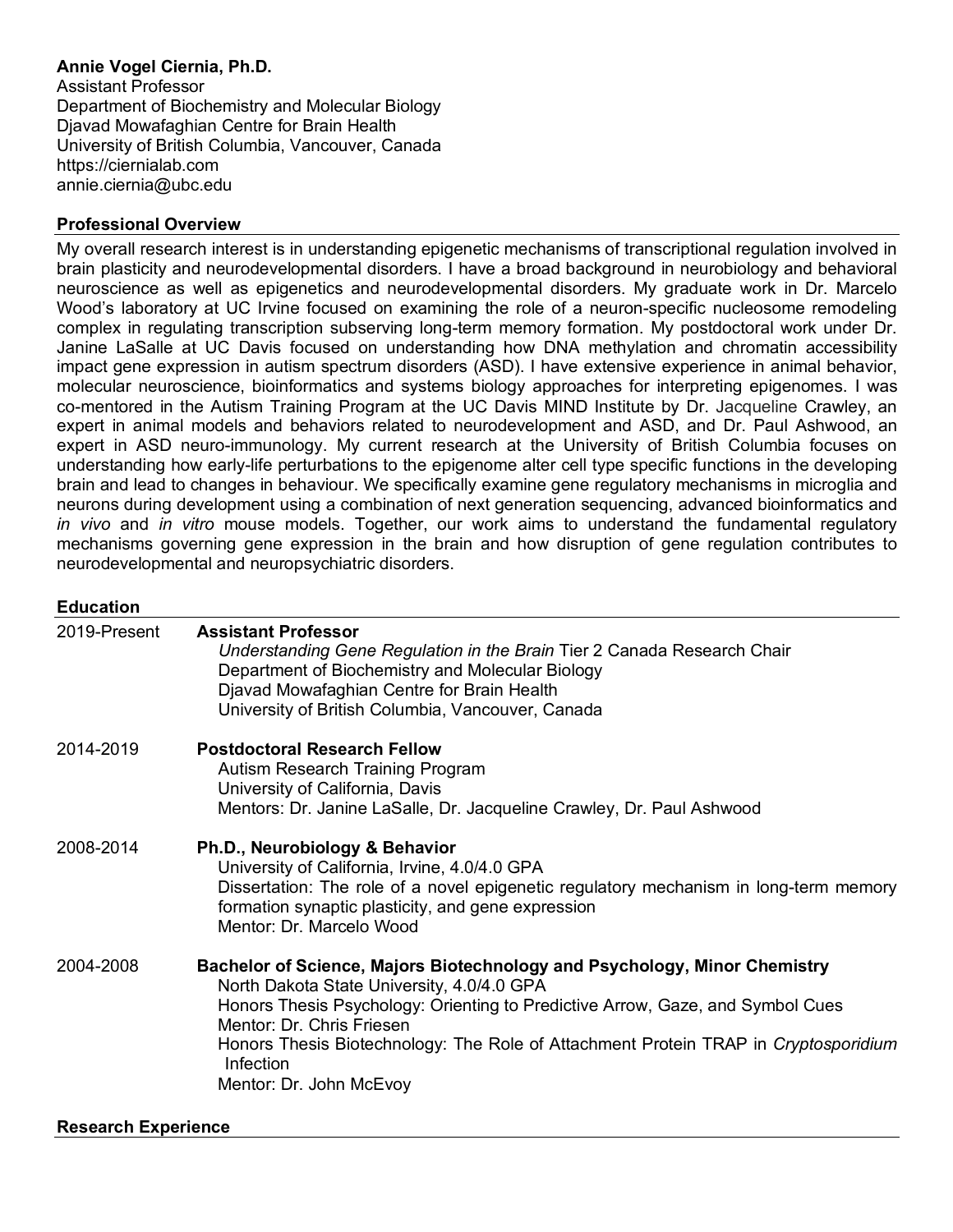- 2014-2019 **Postdoctoral Researcher.** Department of Medical Microbiology and Immunology, University of California, Davis- Davis, CA. Primary Advisor: Janine LaSalle
- 2011-2014 **Graduate Student Researcher**. Department of Neurobiology and Behavior/ Center for Neurobiology of Learning and Memory, University of California, Irvine- Irvine, CA. Thesis advisor: Marcelo Wood
- 2009-2011 **Graduate Student**. Department of Neurobiology and Behavior/ Center for Neurobiology of Learning and Memory, University of California, Irvine- Irvine, CA. Thesis advisor: John Guzowski
- 2007 **Undergraduate Researcher**. Summer Undergraduate Research Fellowship. Mayo Clinic-Rochester, MN. PI: David Linden
- 2006-2008 **Undergraduate Researcher**. Pathogenic Microbiology, North Dakota State University-Fargo, ND. PI: John McEvoy
- 2004-2008 **Undergraduate Researcher**. Center for Visual Neuroscience, Psychology Department, North Dakota State University- Fargo, ND. PI: Chris Friesen

## **Publications (direct trainees underlined)**

- 1. Rowland, M.E., Jajarmi, J.M., Osborne, T.S.M., & **Ciernia, A.V.** (2022). Insights into the emerging role of Baf53b in Autism Spectrum Disorder. *Frontiers in Molecular Neuroscience*. In press.
- 2. Jao, J. and **Ciernia, A.V**. (2021). MGEnrichment: a web application for microglia gene list enrichment analysis. *Plos Computational Biology.* 17(11): e1009160.
- 3. Hughes, H.K., Rowland, M.E., Eng, S., Onore, C.E. **Ciernia, A.V**. and Ashwood, P. (2021). Dysregulated gene expression associated with inflammatory and translation pathways in activated monocytes from children with autism spectrum disorders. Accepted *Molecular Psychiatry*.
- 4. Kim, J. & **Ciernia, A.V**. (2020). Chromatin dynamics and genetic variation combine to regulate innate immune memory. *Journal of Clinical & Cellular Immunology*. 11(4):1-5.
- 5. **Ciernia, A.V.,** Link, V.M., Careaga, M., Lasalle, J.M., & Ashwood, P. (2020). Genetic variants drive epigenetic regulation of endotoxin tolerance in BTBR macrophages. *Brain, Behavior and Immunity*. S0889-1591(20)30260-9
- 6. Kim, H.K., Gschwind, T., Nguyen, T.M., Bui, A.D., Felong, S., Ampig, K., Suh, D., **Ciernia, A.V.**, Wood, M.A., & Soltesz, I. (2020). Optogenetic intervention of seizures improves spatial memory in a mouse model of chronic temporal lobe epilepsy, *Epilepsia*. 61: 561– 571.
- 7. **Vogel Ciernia, A**., Laufer, B.I., Hwang, H., Dunaway, K.W., Mordaunt, C.E., Coulson, R.L., A., Yasui, D.H., & LaSalle, J.M. (*2019).* Epigenomic convergence of neural-immune risk factors in neurodevelopmental disorder cortex, *Cerebral Cortex.* 30(2):640-655.
- 1. Laufer, B.I., Hwang, H., **Vogel Ciernia, A.,** Mordaunt, C.E., & LaSalle, J.M. (2019). Whole genome bisulfite sequencing of Down syndrome brain reveals regional DNA hypermethylation and novel disorder insights, *Human Molecular Genetics,* 14(7), 672-684.
- 2. **Vogel Ciernia, A**., Yasui, D.H, Pride, M.C., Durbin-Johnson, B., Noronha, A., Chang, A., Knotts, T.A., Rutkowsky, J., Ramsey, J.J., Crawley, J.N., & LaSalle, J.M. (2018). MeCP2 isoform e1 mutant mice recapitulate motor and metabolic phenotypes of Rett syndrome, *Human Molecular Genetics,* 27(3), 4077- 4093.
- 3. Kwapis, J.L., Alaghband Y., Kramár, E.A., **Vogel Ciernia, A.,** López, A.J., White, A.O., Shu, G., Rhee D, Michael CM, Montellier E., Liu Y, Magnan CN, Sassone-Corsi P, Baldi P, Matheos DP, Wood, M.A. (2018). Epigenetic regulation of the circadian gene *Per1* in the hippocampus mediates age-related changes in memory and synaptic plasticity. *Nature Communications*, 9(1), 3323.
- 4. **Vogel Ciernia, A**., Laufer, B.I., Mordaunt, C.E., Dunaway, K.W., Mordaunt, C.E., Coulson, R.L., Totah, T.S., Stolzenberg, D.S., Frahm, J., Singh-Taylor, A., Baram, T.Z., LaSalle, J.M., & Yasui, D.H. (2018). Experience-dependent neuroplasticity of the developing hypothalamus: integrative epigenomic approaches. *Epigenetics*, 3, 1-37.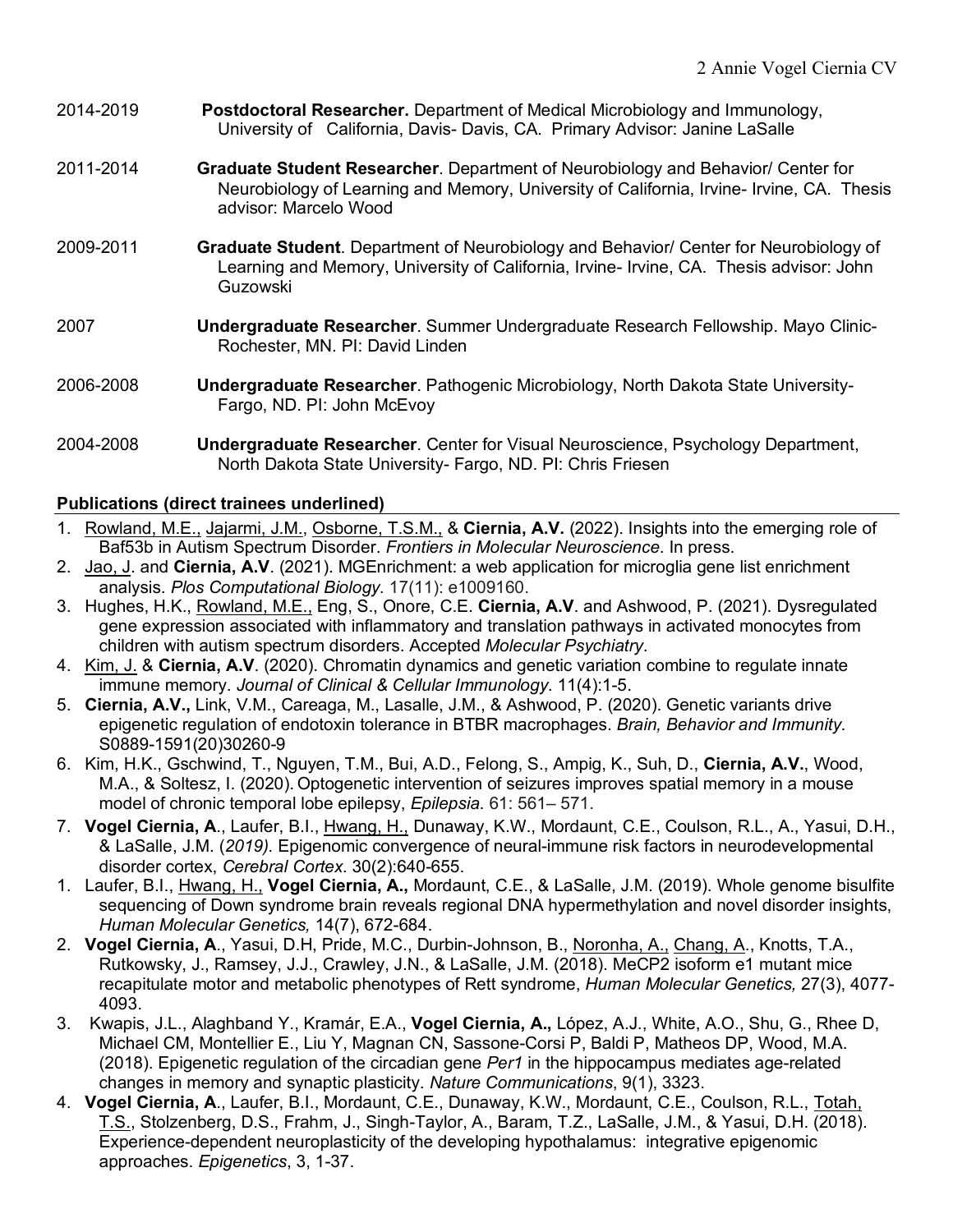- 5. Coulson, R.L., Yasui, D.H., Dunaway, K.W., Laufer, B.I., **Vogel Ciernia, A.**, Mordaunt, C.E., Totah, T.S., LaSalle, J.M*.* (2018). Snord116-dependent diurnal rhythm of DNA methylation in mouse cortex. *Nature Communications,* 9(1):1616.
- 6. **Vogel Ciernia, A**., Careaga, M., LaSalle, J.M., & Ashwood, P. (2018). Microglia from offspring of dams with allergic asthma exhibit epigenomic alterations to genes dysregulated in autism. *Glia*, 66(3):501-521.
- 7. Lopez, S.J., Dunaway, K., Islam, M.S., Mordaunt, C., **Vogel Ciernia, A.,** Meguro-Horike, M., Horike, S., Segal, D.J., & LaSalle, J.M. (2017). UBE3A-mediated regulation of imprinted genes and epigenome-wide marks in human neurons. *Epigenetics*, 2(11):982-990.
- 8. **Vogel Ciernia, A**., Pride, M., Durbin-Johnson, B., Noronha, A., Chang, A., Yasui, D.H., Crawley, J.N., & LaSalle, J.M. (2017). Early motor phenotype detection in a female mouse model of Rett syndrome is improved by cross-fostering. *Human Molecular Genetics*, 26(10):1839-1854.
- 9. **Vogel Ciernia, A.** Kramár, E., Matheos, D.P., Havekes, R., Hemstedt, T.J., Magnan, C.N., Sakata, K., Tran, A., Azzawi, S., Lopez, A., Dang, R., Wang, W., Trieu, B., Tong, J., Barrett, R.M., Post, R.J., Baldi, P., Abel, T., Lynch, G. & Wood, M.A. (2017). Mutation of neuron-specific chromatin remodeling subunit BAF53b: Rescue of plasticity and memory by manipulating actin remodeling. *Learning & Memory*, 24(5):199-209.
- 10. Ren, Z., Noronha, A., **Vogel Ciernia, A**., & Lee, Y.J. (2017). Who Moved My Cheese? Automatic Annotation of Rodent Behaviors with Convolutional Neural Networks. *WACV.*
- 11. K.W., Islam M.S., Coulson R.L., Lopez S.J., **Vogel Ciernia A.,** Chu R.G., Yasui D.H., Pessah I.N., Lott P., Mordaunt C., Meguro-Horike M., Horike S., Korf I., LaSalle J.M. (2016). Cumulative impact of large chromosomal duplications and polychlorinated biphenyl exposure on methylation, chromatin, and expression of autism genes. *Cell Reports,* 17(11): 3025-3048.
- 12. **Vogel Ciernia, A.** & LaSalle, J. (2016). The landscape of DNA methylation amidst a perfect storm of autism etiologies. *Nature Reviews Neuroscience,* 17(7): 411-423.
- 13. Lopez, A. Kramar, E., Matheos, D., White, A., Kwapis, J., **Vogel-Ciernia, A.,** Sakata, K., Espinoza, M., & Wood, M.A. (2016). Promoter specific effects of DREADD modulation on hippocampal synaptic plasticity and memory formation. *Journal of Neuroscience*, 36(12): 3588-3599.
- 14. **Vogel-Ciernia, A.** & Wood, M.A. (2014). Examining Memory for Object Location and Object Recognition in Mice. *Current Protocols in Neuroscience,* 69(8.31): 8.31.1–8.31.17.
- 15. Bharadwaj, R., Peter, C.J., Jiang, Y., Roussos, P., **Vogel-Ciernia, A.,** Shen, E., Mitchell, A., Mao,W., Whittle, C., Dincer, A., Jakovcevski, M., Pothula, V., Rasmussen, T.P., Giakoumaki, S.G., Bitsios, P., Gardner, P.D., Ernst, P., Ghose, S., Sklar, P., Haroutunian, V., Tamminga, C., Myers, R.H., Futai, K., Wood, M.A., & Akbarian, S. (2014). Conserved higher-order chromatin regulates NMDA receptor gene expression and cognition. *Neuron*, 84(5): 997-1008.
- 16. **Vogel-Ciernia, A.** & Wood, M.A. (2014). Neuron-specific chromatin remodeling: A missing link in epigenetic mechanisms underlying synaptic plasticity, memory, and intellectual disability disorders. *Neuropharmacology*, 80:18-27.
- 17. **Vogel-Ciernia, A.** Matheos, D.P., Barrett, R.M., Kramár, E., Azzawi, S., Chen, Y., Magnan, C.N., Zeller, M., Sylvain, A., Haettig, J., Jia, Y., Tran, A., Dang, R., Post, R.J., Chabrier, M., Babayan, A., Wu, J.I., Crabtree, G.R., Baldi, P., Baram, T.Z., Lynch, G. & Wood, M.A. (2013). The neuron-specific chromatin regulatory subunit BAF53b is necessary for synaptic plasticity and memory. *Nature Neuroscience*, 16(5): 552-561.
- 18. Vashishtha, M. Ng, C.W., Yildirim, F., Gipson T., Kratter, I.H., Bodai, L., Song, W., Lau, A., Labadorf, A., **Vogel-Ciernia, A.**, Troncoso, J., Ross, C.A., Bates, G.P., Krainc, D., Sadri-Vakili, G., Finkbeiner, S., Marsh, J.L., Housman, D.E., Fraenkel, E., Thompson, L.M. (2013) Targeting H3K4 Trimethylation in Huntington Disease. *PNAS*, 110(32): E3027-E3036.
- 19. McNulty, S., Barrett, R.M., **Vogel-Ciernia, A**., Malvaez, M., Hernandez, N., Davatolhagh, M.F., Matheos, D.P., Schiffman, A. & Wood, M.A. (2012). Differential roles for *Nr4a1* and *Nr4a2* in object location versus object recognition long-term memory*. Learning & Memory*, 19:588-592*.*
- 20. **Vogel-Ciernia, A.** & Wood, M.A. (2012). Molecular Brake Pad Hypothesis: Pulling Off the Brakes for Emotional Memory. *Reviews in the Neurosciences*, 23(5-6): 607-626.
- 21. Gayzur, N.D, Langley, L.K., Friesen, C.K., Wyman, S.V., Saville, A.L., **Ciernia, A**.**T**., Padmanabhan, G. (2014*).* Reflexive orienting in response to short- and long-duration gaze cues in young, young-old, and old-old adults. *Attention, Perception, & Psychophysics*, 76(2): 407-419.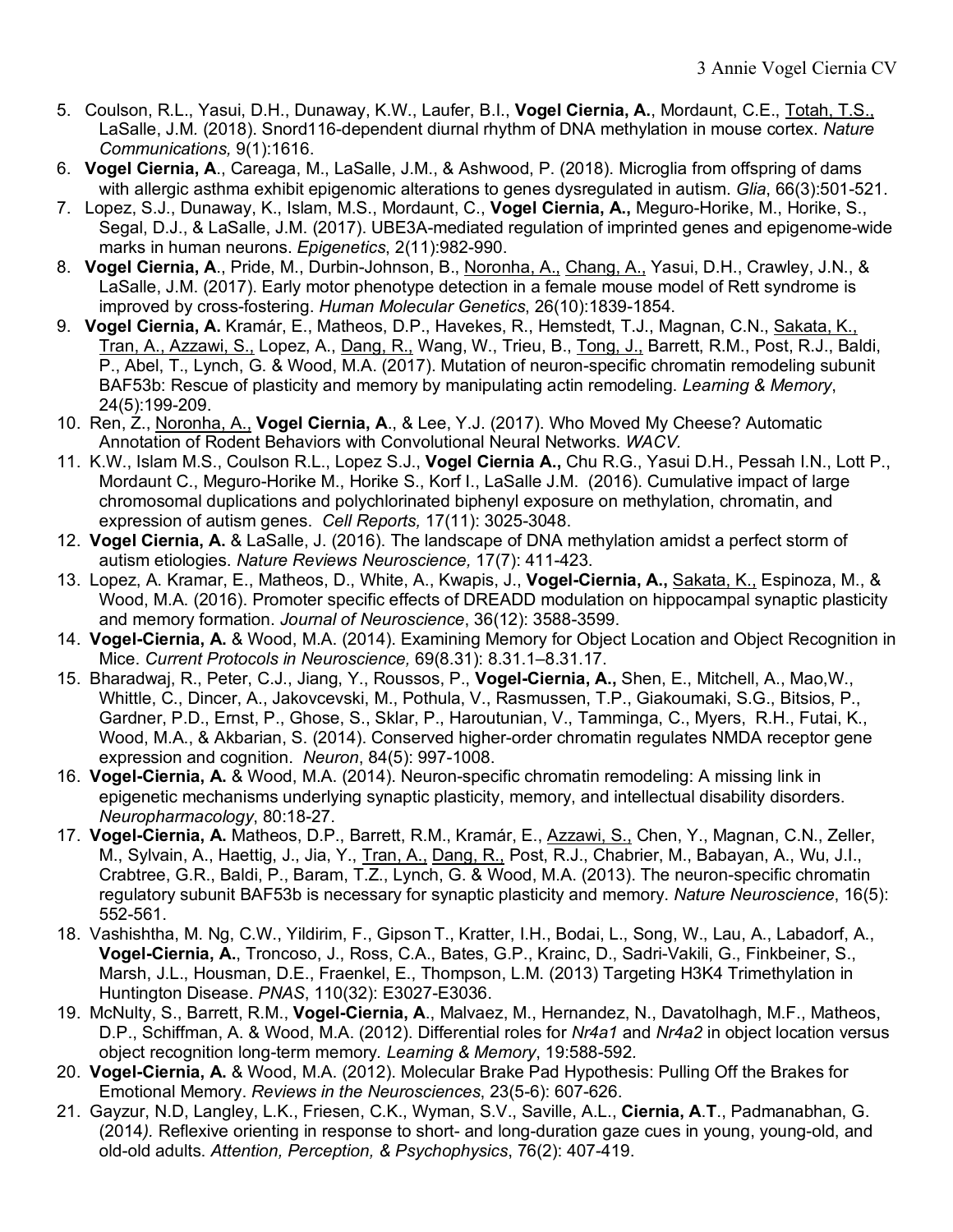22. Langley, L.K., Friesen, C.K., Saville, A.L., & **Ciernia, A.T**. (2011). Timing of Reflexive Visuospatial Orienting in Young, Young-Old, and Old-Old Adults. *Attention, Perception, & Psychophysics*, 73(5):1546-

| <b>Grants and Funding</b>                                                                                                                                                                                                                              |           |
|--------------------------------------------------------------------------------------------------------------------------------------------------------------------------------------------------------------------------------------------------------|-----------|
| <b>Current Research Support</b>                                                                                                                                                                                                                        |           |
| Canadian Institutes of Health Research                                                                                                                                                                                                                 | 2019-2024 |
| Tier 2 Canada Research Chair in Understanding Gene Expression in the Brain                                                                                                                                                                             |           |
| Role: PI                                                                                                                                                                                                                                               |           |
| Total: \$500,000 CAD salary award                                                                                                                                                                                                                      |           |
| SickKids Foundation in partnership with the Canadian Institutes of Health Research<br>New Investigator Research Grant: The Role of Baf53b in Regulating Neuronal Gene Expression, Synaptic<br><b>Function and Autism Behaviours Across Development</b> | 2019-2022 |
| This grant investigates chromatin remodelers in neuronal development and neurodevelopmental disorders.<br>Role: PI                                                                                                                                     |           |
| Total: \$299,699 CAD operating.                                                                                                                                                                                                                        |           |
|                                                                                                                                                                                                                                                        |           |
| Canadian Foundation for Innovation                                                                                                                                                                                                                     | 2019-2024 |
| John R. Evans Leaders Fund                                                                                                                                                                                                                             |           |
| This award provides funding for gene expression analysis infrastructure<br>Role: PI                                                                                                                                                                    |           |
| Total: \$400,000 CAD infrastructure                                                                                                                                                                                                                    |           |
|                                                                                                                                                                                                                                                        |           |
| University of British Columbia<br>Startup funding                                                                                                                                                                                                      | 2019-2024 |
| This start-up funding from the University of British Columbia: Department of Biochemistry and Molecular<br>Biology (\$275,000) and the Djavad Mowafaghian Centre for Brain Health (\$275,000).<br>Role: PI                                             |           |
| \$550,000 CAD operating.                                                                                                                                                                                                                               |           |
| Natural Sciences and Engineering Council of Canada                                                                                                                                                                                                     | 2019-2024 |
| Discovery Grant: Epigenomic Regulation In Microglia                                                                                                                                                                                                    |           |
| This grant investigates epigenomic regulation of gene expression in microglia across brain development.                                                                                                                                                |           |
| Role: PI<br>Total: \$120,000 CAD operating.                                                                                                                                                                                                            |           |
|                                                                                                                                                                                                                                                        |           |
| Natural Sciences and Engineering Council of Canada                                                                                                                                                                                                     | 2021-2022 |
| <b>Research Tools and Instruments</b>                                                                                                                                                                                                                  |           |
| This grant is for a specific slide scanner microscope for Expansion Microscopy.<br>Role: PI                                                                                                                                                            |           |
| Total: \$150,000 CAD infrastructure.                                                                                                                                                                                                                   |           |
|                                                                                                                                                                                                                                                        |           |
| Dawn Shaw Alzheimer Disease Research Award<br>The grant examines sex-specific impacts of estrogen on Alzheimer's disease and neuroinflammation.<br>Role: Co-PI. PI Dr. Liisa Galea (UBC)<br>Total: \$150,000 CAD operating (\$5,000 CAD to AVC)        | 2021-2023 |
|                                                                                                                                                                                                                                                        |           |
| <b>Cure Alzheimer's Fund</b><br>Sex Matters: Understanding the influence of sex and APOE genotype on hippocampal plasticity and cognition<br>Role: Co-PI. PI Dr. Liisa Galea (UBC)<br>Total: \$342,700 USD operating (\$5,000 USD to AVC)              | 2021-2023 |
|                                                                                                                                                                                                                                                        | 2021-2022 |
| <b>BCCHRI Healthy Starts Theme Catalyst Grant Award</b><br>The role of neuroinflammation in early life pain/sucrose-induced neurodevelopment impairments                                                                                               |           |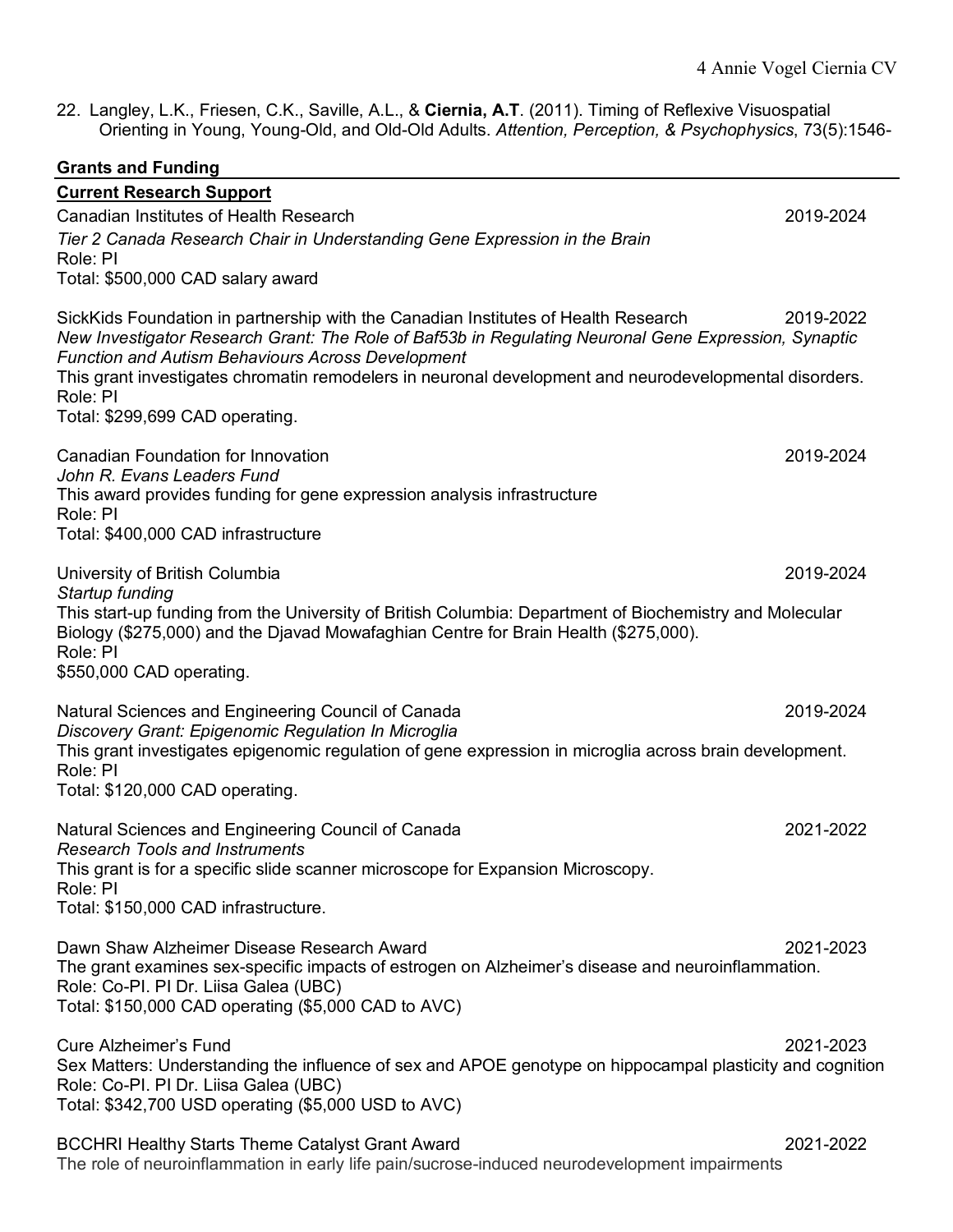|                                                                                               | Role: Co-PI. PI Dr. Manon Ranger (UBC)<br>Total: \$40,000 CAD operating (\$2,000 CAD to AVC)                                                                                                                                                                                                                      |           |
|-----------------------------------------------------------------------------------------------|-------------------------------------------------------------------------------------------------------------------------------------------------------------------------------------------------------------------------------------------------------------------------------------------------------------------|-----------|
| Role: PI                                                                                      | Michael Smith Foundation for Health Research Foundation<br>Michael Smith Foundation for Health Research Scholars award<br>Total: \$75,000 CAD salary award                                                                                                                                                        | 2021-2026 |
| Role: PI<br>Total: \$120,000 CAD                                                              | Scottish Rite Charitable Foundation of Canada Research Award<br>Early Life Priming of Neuro-Immune Interactions                                                                                                                                                                                                   | 2021-2023 |
| <b>Completed</b><br><b>DMCBH Kickstart Award</b><br>Role: PI<br>Total: \$30,000 CAD operating | Pilot award for examining endotoxin tolerance using in vivo imaging.                                                                                                                                                                                                                                              | 2020-2021 |
|                                                                                               | Natural Sciences and Engineering Council of Canada                                                                                                                                                                                                                                                                | 2019-2020 |
| <b>Discovery Launch Supplement</b><br>Role: PI<br>Total: \$13,500 CAD operating.              | This supplement provides one-time supplemental funding for early-career investigators that receive funding<br>from the Natural Sciences and Engineering Council of Canada.                                                                                                                                        |           |
| Role: PI<br>Total: \$70,000 USD operating.                                                    | <b>Brain and Behavior Research Foundation</b><br>NARSAD Young Investigator Award: The Role of MeCP2 Isoform 1 in Rett Syndrome Disease Progression<br>This grant investigates the role of the e1 isoform of MeCP2 in brain development and Rett Syndrome.                                                         | 2018-2020 |
| Role: PI<br>Total: \$315,000 USA operating.                                                   | National Institutes of Mental Health<br>Research Scientist Development Award: Mapping Multi-Omics Networks in Microglia Across Autism Models.                                                                                                                                                                     | 2018-2019 |
|                                                                                               | National Institutes of Mental Health<br>Autism Research Training Fellowship Program, University of California, Davis MIND Institute T32<br>Role: Postdoctoral Trainee, Rogers, Sally & Amaral, David (PIs)                                                                                                        | 2014-2016 |
| Role: PI                                                                                      | National Institutes of Mental Health<br>NRSA F31 The Role of BAF53b Mediated Nucleosome Remodeling in Long-Term Memory Formation<br>main focus of this work was to examine the role of a novel, neuron specific nucleosome                                                                                        | 2013-2014 |
|                                                                                               | <b>Awards, Honors &amp; Fellowships</b>                                                                                                                                                                                                                                                                           |           |
| 2019<br>2018<br>2018<br>2017                                                                  | Cold Spring Harbor Laboratory Leadership in Biosciences course fellowship<br>University of California Davis Postdoctoral Excellence in Research Award<br>Postdoctoral Research Conference Oral Presentation Second Place Award<br>Allen Rrain Institute Summer Workshon on the Dynamic Rrain Eaculty Choice Award |           |

- 2017 Allen Brain Institute Summer Workshop on the Dynamic Brain Faculty Choice Award
- 2017 Allen Brain Institute Summer Workshop on the Dynamic Brain Fellowship<br>2017 UC Davis Postdoctoral Scholars Association Travel Award
- UC Davis Postdoctoral Scholars Association Travel Award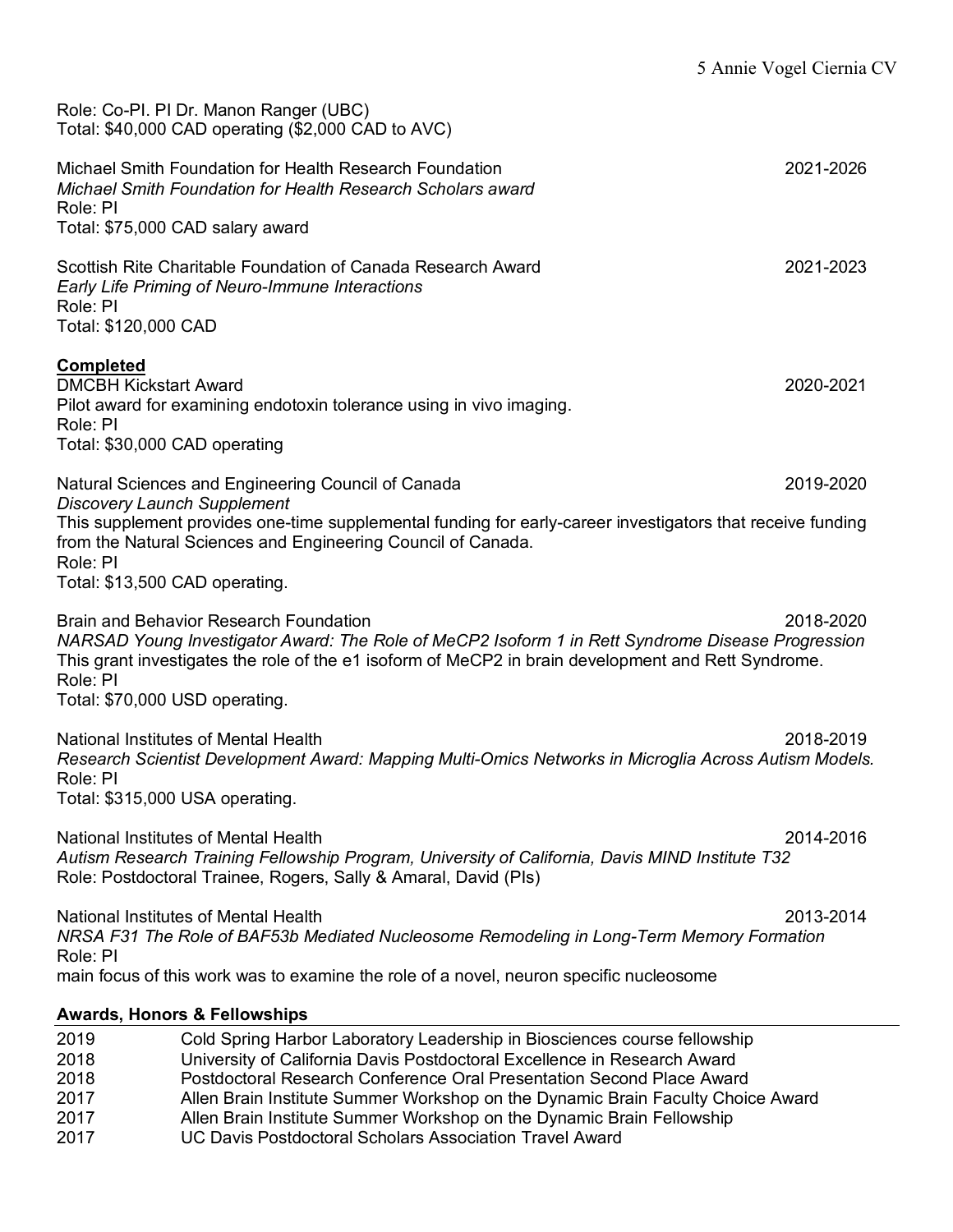2017 NARSAD Young Investigator Award: The Role of MeCP2 Isoform 1 in Rett Syndrome Disease Progression: Unraveling the Causal Contributions of Microglia and Neurons 2017 UC Davis Psychology Conference Oral Presentation Winner 2017 Postdoctoral Research Conference Oral Presentation Winner 2016 Helmsley Scholarship to attend Cold Spring Harbor Laboratory Statistical Methods for Functional Genomics workshop 2014 Autism Research Training Fellowship Program, University of California, Davis MIND Institute 2013 UCI Center for Cognitive Neuroscience and Engineering Graduate Merit Fellowship 2013 James L. McGaugh Award for Excellence in Graduate Research in Neurobiology and **Behavior** 2013 American College of Neuropsychopharmacology (ACNP) Travel Award 2013 Renee Harwick Advanced CNLM Graduate Student Award 2013 Top Graduate Oral Presentation at the 24th Science Conference of the Graduate Women in Science 2013 ReMIND Outstanding Presentation at the Emerging Scientist Symposium 2013 NRSA: The Role of BAF53b Mediated Nucleosome Remodeling in Long-Term Memory Formation. Impact/Priority Score: 17, Percentile: 3 (F31-MH098565) 2012 Second Prize Data Blitz at the CNLM Conference on the Neurobiology of Learning and Memory 2012 Second Prize Data Blitz at the CNLM Conference on the Neurobiology of Learning and **Memory** 2012-1214 Achievement Rewards for College Scientists (ARCS) Fellowship (\$20,000 award) 2012 Graduate Student Chapter Travel Award, Society for Neuroscience 2012-2013 Aging Training Grant (T32-AG00096-29) 2012 Roger Russell's Scholar Award in The Neurobiology of Learning and Memory 2011 Graduate Fellow Award, HHMI-UCI Teaching Fellows Program 2011 Edward Steinhaus Teaching Award 2009-2010 Cellular and Molecular Neuroscience Training Grant (T32-NS007444) 2008-2009 Phi Kappa Phi Honor Society Graduate School Fellowship 2006 Junior Academic Achievement Award, North Dakota State University 2006 Junior Research Achievement Award, North Dakota State University 2004-2008 Recipient of the Donald Moum Scholarship, Biotechnology Scholarship, Steinhaus-Rhinehart Scholarship, Vernon E. Wendlandt Scholarship, Ellen E. Carr Scholarship, North Dakota Normandy Memorial Scholarship, and Lillian Goettler ND Space Grant Award, StraightForward Media Science Scholarship, E.V. Estensen Outstanding Psychology Major Award

## **Teaching Experience**

| 2021         | Course Chair: Advanced Topics in Biochemistry and Molecular Biology (BIOC551).                                                  |
|--------------|---------------------------------------------------------------------------------------------------------------------------------|
|              | University of British Columbia.                                                                                                 |
| 2021         | Lectures (2): Advanced Topics in Biochemistry and Molecular Biology (BIOC551). University<br>of British Columbia.               |
| 2020-present | Module 3 course lead. Neuroscience 500 (NRSC500). University of British Columbia.                                               |
| 2020-present | Lectures (2): Neuronal Gene Regulation. Epigenetic Variation in Human Health and                                                |
|              | Disease. Neuroscience 500 (NRSC500). University of British Columbia.                                                            |
| 2020-present | Course co-instructor. Biochemistry 410 Nucleic Acid Structure and Function (BIOC410).                                           |
|              | University of British Columbia.                                                                                                 |
| 2019         | Lecture: Epigenetic Variation in Human Health and Disease. Neuroscience 500 (NRSC500).<br>University of British Columbia.       |
| 2018         | Lecture: Epigenetics in Autism Spectrum Disorders. Fundamentals of Neuroscience<br>(BIOL410). California Northstate University. |
| 2018         | Lecture: Microglia in Brain Development and Human Health. Immunology (Bio 340).<br>California Northstate University.            |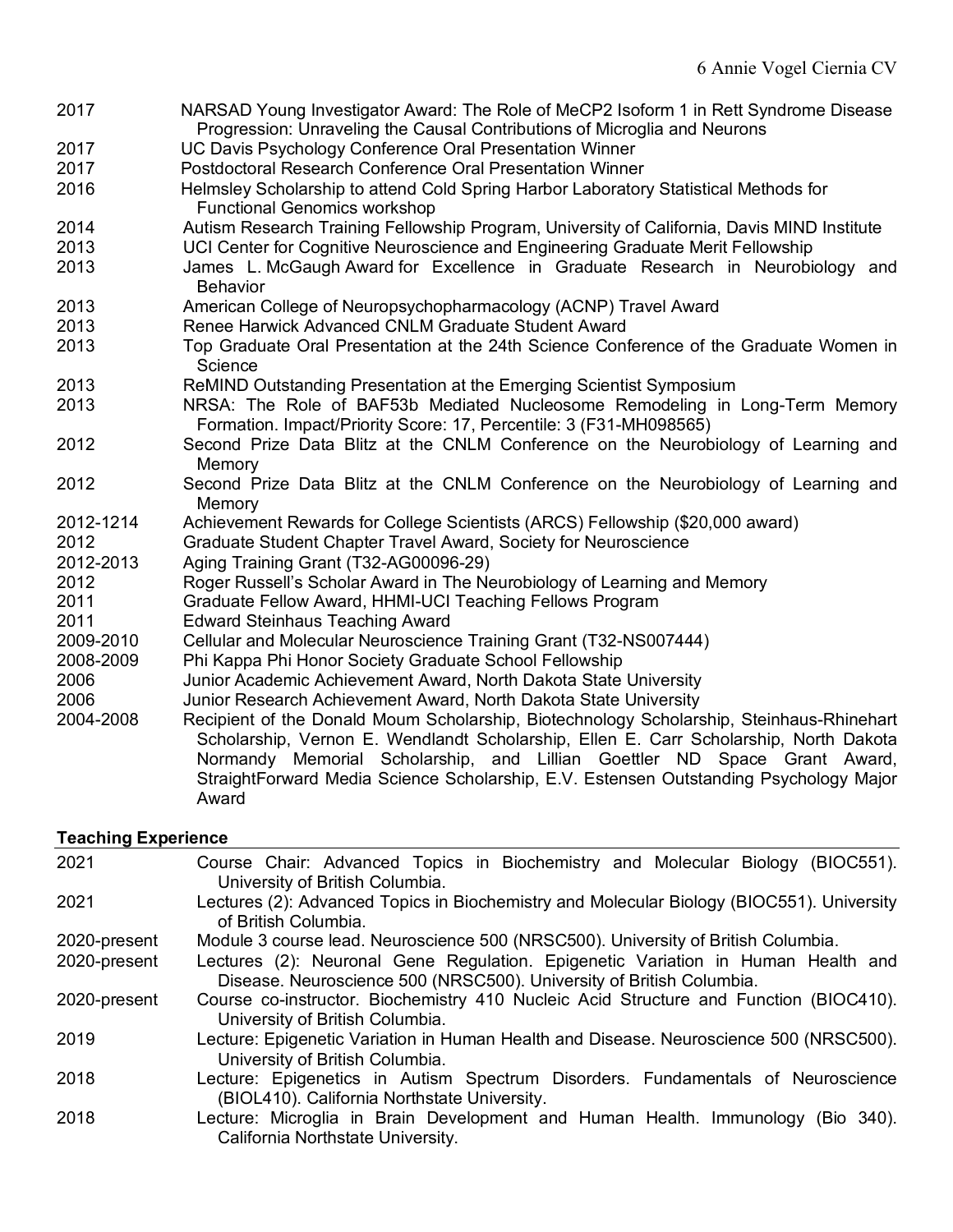- 2011 Lecture: Introduction to Biology (Bio 93) Teaching Assistant. Department of Neurobiology & Behavior, University of California, Irvine- Irvine, CA.
- 2011 Lecture: The Basics of Animal Behavior: Non-associative and Associative Conditioning. BioSci N38: Mind, Memory, and the Brain, University of California, Irvine.
- 2011 HHMI-UCI Teaching Fellows Program
- 2010, 2011 Neurobiology Lab (BioSci N113L) Teaching Assistant. Department of Neurobiology & Behavior, University of California, Irvine- Irvine, CA.
- 2010 Lecture: Memory: Linking Molecules to Behavior. BioSci N158: Neurobiology of Learning and Memory, University of California, Irvine.

| Jana Jajarmi         | 2021-present               | <b>Directed Studies Thesis</b><br>Undergraduate                                       |                                                                                                                                                                                                                                                          |
|----------------------|----------------------------|---------------------------------------------------------------------------------------|----------------------------------------------------------------------------------------------------------------------------------------------------------------------------------------------------------------------------------------------------------|
| Vince Bacarac        | 2021-present               | <b>Directed Studies Thesis</b><br>Undergraduate                                       | Poster Prize Tri-Cluster Research Day<br>(2021)                                                                                                                                                                                                          |
| <b>Brandon Wong</b>  | 2021 fall                  | Science Co-Op                                                                         | BioTalent Training Award (\$7,500)                                                                                                                                                                                                                       |
| Griff Won            | 2022 spring                | Science Co-Op                                                                         | BioTalent Training Award (\$7,500)                                                                                                                                                                                                                       |
| Christina Lim        | 2021 summer                | Undergraduate RA                                                                      |                                                                                                                                                                                                                                                          |
| Dr. Megan Rowland    | 2020-Present               | Postdoctoral fellow                                                                   | DMCBH Postdoctoral Fellow Award<br>(\$10,000)                                                                                                                                                                                                            |
| Laura Meleady        | 2020-Present;<br>2019-2020 | MSc<br>student<br>BMB;<br><b>Directed Studies Thesis</b><br>Undergraduate             | FoM 2021 graduate student award<br>(\$5,000); Alexander Graham<br>Bell<br>Scholarships-<br>Canada<br>Graduate<br>Master's (CGS-M) (\$17,500) 2020;<br>2020 Astell Award for EDI (\$500);<br>Poster Presentation<br>BMB<br>Award<br>2020; NSERC URSA 2020 |
| <b>Baria Choudry</b> | 2020-2021                  | Undergraduate RA                                                                      |                                                                                                                                                                                                                                                          |
| Jessie Chai          | 2020-2021                  | Undergraduate RA                                                                      | NSERC URSA 2021; Vancouver<br>Korean-Canadian<br>Scholarship<br>Foundation; Currently medical student<br><b>UBC</b>                                                                                                                                      |
| Olivia Sullivan      | 2021-Present<br>2020-2021  | <b>MSc Student</b><br>Neuroscience<br><b>Directed Studies Thesis</b><br>Undergraduate | FoM 2021 graduate student award<br>(\$4,500)<br>FoM Summer Student Research<br>Program Award 2021<br>Oral Presentation 2 <sup>nd</sup> Prize Tri-Cluster<br>Research Day (2021)                                                                          |
| Sana Arora           | 2020-Present               | Undergraduate RA                                                                      |                                                                                                                                                                                                                                                          |
| Sarah Wissmann       | 2020-2021                  | Undergraduate RA                                                                      | Currently undergraduate RA child<br>development lab UBC                                                                                                                                                                                                  |
| Kateryna Voznyuk     | 2020-Present               | Undergraduate RA                                                                      |                                                                                                                                                                                                                                                          |
| John Shin            | 2020-2021                  | Science Co-op                                                                         | BioTalent Training Award (\$7,500);<br>currently finishing CS degree at UBC                                                                                                                                                                              |
| Michelle Lu          | 2020-2021                  | <b>Directed Studies Thesis</b><br>Undergraduate                                       | FoM SURE Award 2021; currently<br>volunteering at UBC-O                                                                                                                                                                                                  |
| <b>Tess Osborne</b>  | 2020-2021                  | <b>Directed Studies Thesis</b><br>Undergraduate                                       | FoM SURE Award 2021; currently<br>BMB graduate student at UBC                                                                                                                                                                                            |
| Daniel Wong          | 2020-2021                  | <b>Directed</b><br><b>Studies</b><br>Honours<br><b>Thesis</b>                         | <b>Currently RA Hong Kong University</b>                                                                                                                                                                                                                 |

#### **Mentoring and Trainee Awards (direct supervisor 2019-Present only)**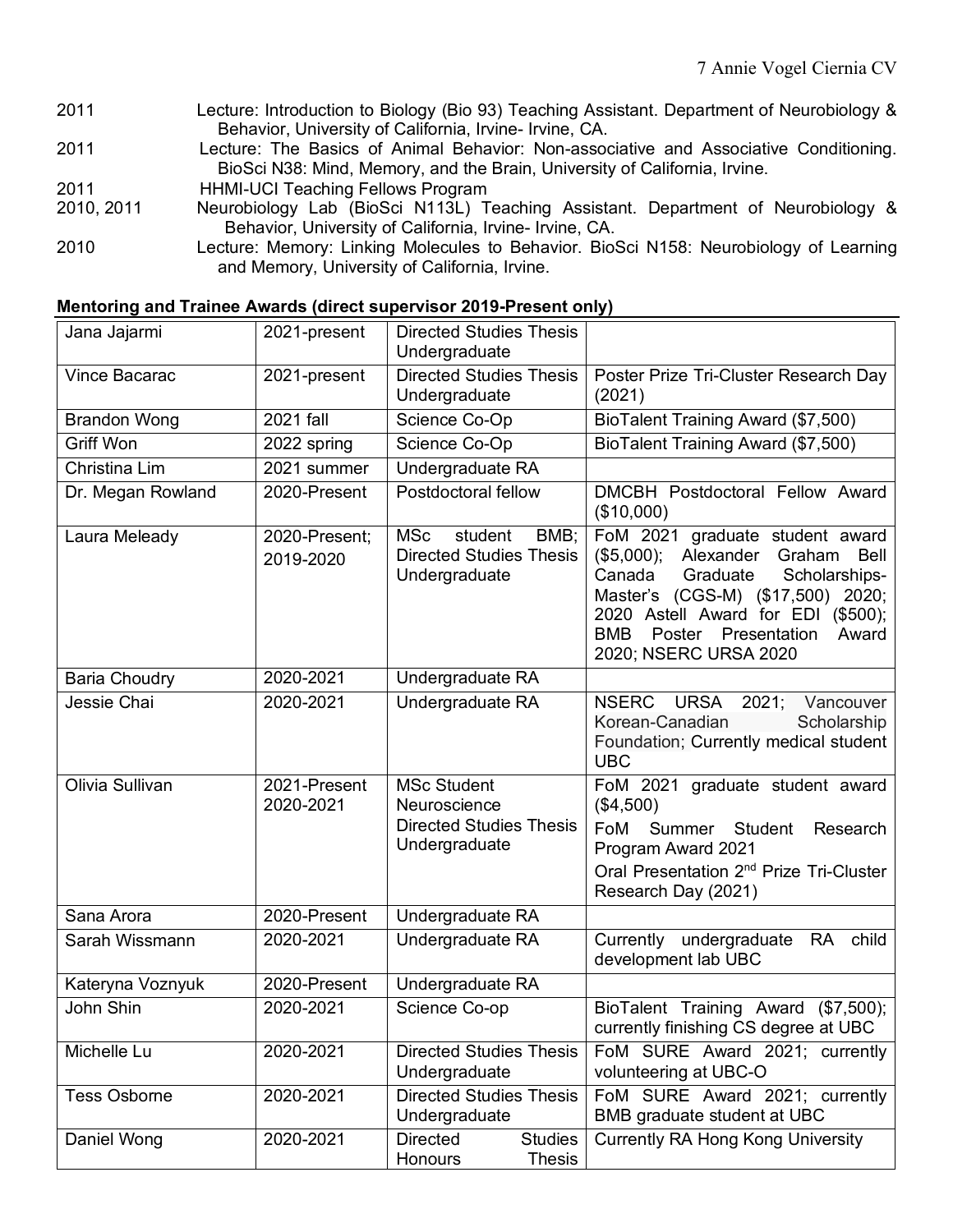|                        |                         | Undergraduate                                                          |                                                                                                                                                                                                                                                                                                               |
|------------------------|-------------------------|------------------------------------------------------------------------|---------------------------------------------------------------------------------------------------------------------------------------------------------------------------------------------------------------------------------------------------------------------------------------------------------------|
| Kayla Judson           | 2020-2021;<br>2019-2020 | Research Associate;<br><b>Directed Studies Thesis</b><br>Undergraduate | Currently RA Greenblatt lab UBC                                                                                                                                                                                                                                                                               |
| <b>Brianna Bristow</b> | 2019-2020               | <b>Directed Studies Thesis</b><br>Undergraduate                        | FoM SURE Award 2020; Currently RA<br>Cembrowski lab UBC                                                                                                                                                                                                                                                       |
| Justin Jao             | 2019-Present            | Undergraduate RA                                                       |                                                                                                                                                                                                                                                                                                               |
| Jennifer Kim           | 2019-Present            | PhD.<br>student<br>Neuroscience                                        | 2019<br>Canadian<br>Epigenetics,<br>Environment and Health Research<br>(CEEHRC)<br>Consortium<br>Network Student Travel Award (\$500)<br>2019; DMCBH Graduate Student<br>Award (\$5,000) 2019, CONP Trainee<br>Award (\$25,000) 2020; UBC Four<br>Year Fellowship (\$18,500/year x 4<br>years + tuition) 2020 |
| Kit Lee                | 2019-Present            | lab manager/technican                                                  |                                                                                                                                                                                                                                                                                                               |
| Joshua Yoon            | 2019-2020               | Undergraduate RA                                                       | Currently medical student UBC                                                                                                                                                                                                                                                                                 |

# **Professional Memberships**

| <b>Professional Memberships</b> |                                                                                     |  |
|---------------------------------|-------------------------------------------------------------------------------------|--|
| 2021                            | Canadian Association for Neuroscience (CAN) Parliament Hill Week Advocacy           |  |
| 2020-Present                    | Canadian Brain Research Strategy Early Career Researchers Task Force                |  |
| 2020-Present                    | Association of Canadian Early Career Health Researchers National Steering Committee |  |
| 2020-Present                    | Rare Diseases: Models & Mechanisms Network (model organism researcher)              |  |
| 2020-Present                    | <b>UBC Molecular Epigenetics Group member</b>                                       |  |
| 2020-Present                    | <b>UBC Neuroscience Group member</b>                                                |  |
| 2019-Present                    | Epigenetics Society (member)                                                        |  |

# **Service (2019-Present only)**

| Women in Stem<br><b>Laboratory Tour</b>                                                | 2022             | Hosted virtual lab tours for UBC undergraduate Women in<br>STEM club                                                                                                                                                                                                                                                                                     |
|----------------------------------------------------------------------------------------|------------------|----------------------------------------------------------------------------------------------------------------------------------------------------------------------------------------------------------------------------------------------------------------------------------------------------------------------------------------------------------|
| <b>Faculty Panelist</b>                                                                | 2021             | Biochemistry Knowledge Undergraduate Student Workshop                                                                                                                                                                                                                                                                                                    |
| <b>Grant Reviewer</b>                                                                  | 2021             | India Alliance DBT Wellcome Trust                                                                                                                                                                                                                                                                                                                        |
| <b>NSERC RTI Panel</b>                                                                 | 2021             | Panelist for NSERC RTI SPARC event                                                                                                                                                                                                                                                                                                                       |
| <b>Grant Reviewer</b>                                                                  | 2021             | MSFHR Research Trainee BIOM2 Review Panel                                                                                                                                                                                                                                                                                                                |
| Biochemistry and<br>Molecular Biology Astell<br><b>Award Committee</b>                 | 2020-<br>Present | We developed the award criteria, advertisement information<br>and adjudication process for this award. As part of the annual<br>selection process, we meet approximately 5 times including the<br>final interview session of the candidates for award selection. I<br>gave the awards as part of the BMB seminar series in the fall of<br>2020 and 2021. |
| Biochemistry and<br>Molecular Biology<br>Graduate Program<br><b>Advisory Committee</b> | 2020-<br>Present | This committee advises the BMB graduate program to address<br>needs of the current and incoming BMB students. We meet<br>monthly.                                                                                                                                                                                                                        |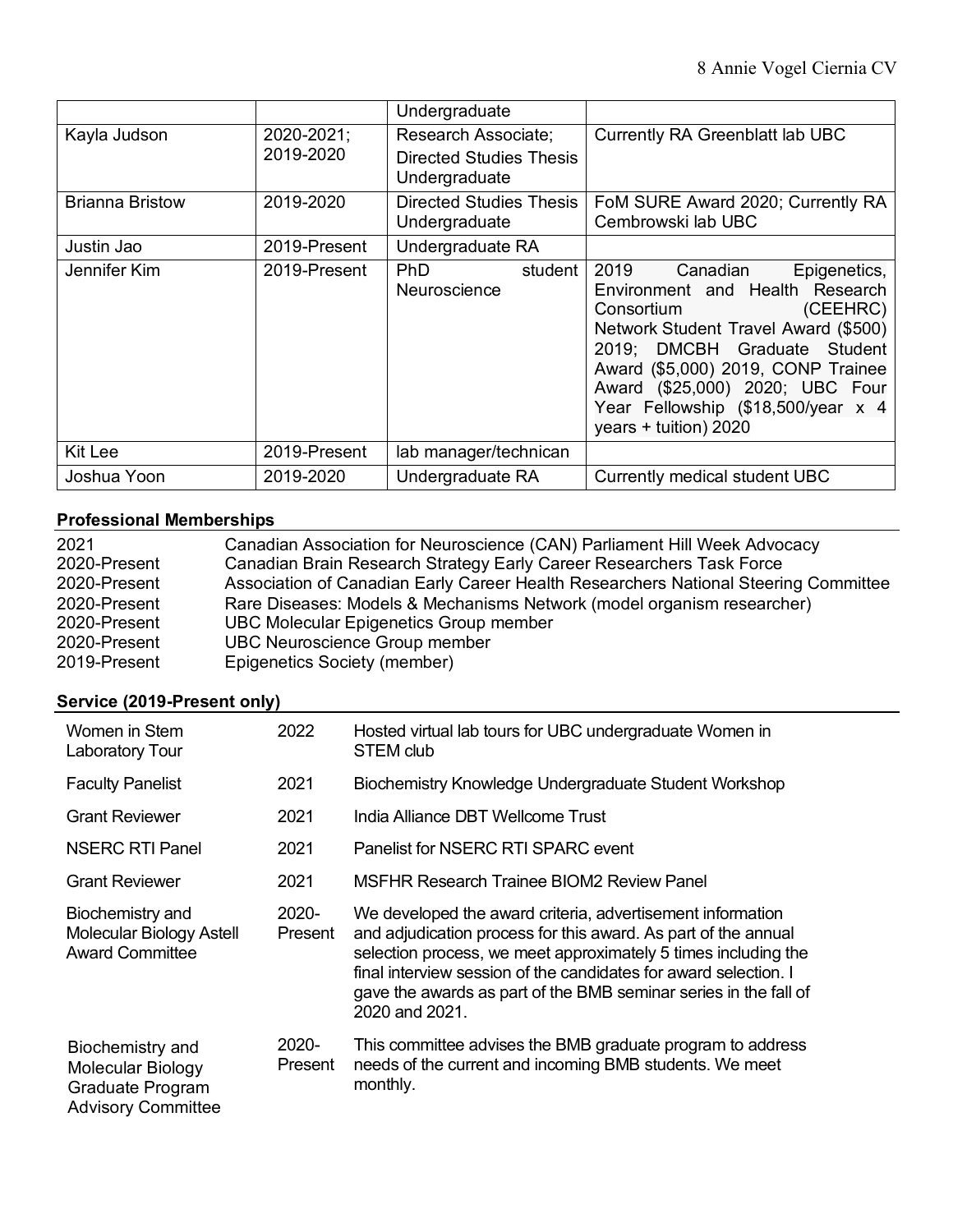| Biochemistry and<br>Molecular Biology EDI<br><b>Committee Chair</b>  | 2020-<br>Present | This committee consists of myself, three faculty members, one<br>PDF, two graduate students, two staff members and three<br>undergraduate students. I am the Chair of this committee and<br>its purpose is to address departmental issues related to Equity,<br>Diversity and Inclusion (EDI). This committee was formed in<br>late 2020 and currently is preparing a departmental survey to<br>assess EDI needs in the department and then will form a<br>departmental EDI Action Plan. As Chair, I coordinate our bi-<br>weekly meetings, oversee the preparation of the survey,<br>coordinate with the UBC EDI office and oversee the<br>development and implementation of our Action Plan.<br>https://biochem.ubc.ca/equity-diversity-inclusion/ |
|----------------------------------------------------------------------|------------------|------------------------------------------------------------------------------------------------------------------------------------------------------------------------------------------------------------------------------------------------------------------------------------------------------------------------------------------------------------------------------------------------------------------------------------------------------------------------------------------------------------------------------------------------------------------------------------------------------------------------------------------------------------------------------------------------------------------------------------------------------|
| <b>DMCBH Neuroinformatics</b><br>working group member                | 2020-<br>Present | This committee consists of 6 faculty from the DMCBH that<br>oversees data science related resources, training and<br>development at the DMCBH. This committee works to address<br>computational needs across research groups within the<br>DMCBH and facilitate training of graduate students in<br>computational methods. We meet quarterly.                                                                                                                                                                                                                                                                                                                                                                                                        |
| Biochemistry and<br>Molecular Biology<br><b>Seminar Committee</b>    | 2020-<br>2021    | This committee coordinates the schedule for the weekly BMB<br>seminar. We met quarterly.                                                                                                                                                                                                                                                                                                                                                                                                                                                                                                                                                                                                                                                             |
| Biochemistry and<br>Molecular Biology<br><b>Mentorship Committee</b> | 2020             | This committee created the departmental mentoring policy for<br>new faculty.                                                                                                                                                                                                                                                                                                                                                                                                                                                                                                                                                                                                                                                                         |
| <b>Dynamic Brain Circuits</b><br><b>Steering Committee</b>           | 2020             | This committee advised on the renewal of the UBC Dynamic<br>Brain Circuits Cluster of Excellence which was successfully<br>renewed in 2021.                                                                                                                                                                                                                                                                                                                                                                                                                                                                                                                                                                                                          |
| <b>Faculty Panelist</b>                                              | 2020             | How to Survive Biochemistry Undergraduate Student<br>Workshop                                                                                                                                                                                                                                                                                                                                                                                                                                                                                                                                                                                                                                                                                        |
| <b>CIHR Grant Reviewer</b>                                           | 2020             | Behavioural Sciences 2 Ad-hoc reviewer (1 grant)                                                                                                                                                                                                                                                                                                                                                                                                                                                                                                                                                                                                                                                                                                     |
| Centre for Brain Health<br><b>Seminar Committee</b>                  | 2019-<br>2021    | This committee consists of 12 members of the DMCBH faculty<br>that each nominate 2-3 speakers they would like to host for the<br>weekly DMCBH seminar series.                                                                                                                                                                                                                                                                                                                                                                                                                                                                                                                                                                                        |
| NeuroPsyched Faculty<br>Advisor                                      | 2019-<br>Present | I am the faculty advisor for this graduate student run<br>Neuroscience outreach program.<br>https://www.neuropsyched.ca/                                                                                                                                                                                                                                                                                                                                                                                                                                                                                                                                                                                                                             |

# **Presentations (2019-Present as PI)**

- 1. Ciernia, A. (March 8, 2022). *Histone Acetylation Regulation of Microglial Innate Immune Memory*. Neuroepigenomics seminar invited talk, United Kingdom Dementia Research Institute, Imperial College London. virtual.
- 2. Ciernia, A. (March 2, 2022). *Histone Acetylation Regulation of Microglial Innate Immune Memory*. talk, UBC Neuroscience Days, Vancouver Costal Health, Vancouver, BC.
- 3. Ciernia, A. (December 14th, 2021). *Epigenomics and Genomics Reanalyzed*. Workshop presentation, Central Asia Bioinformatics and Genomics Workshop. University of Uzbekistan, Tashkent, Uzbekistan. Virtual.
- 4. Ciernia, A. (December 9th, 2021). *Epigenetic Regulation of Microglial Innate Immune Memory*. talk, Asilomar Chromatin, Chromosomes and Epigenetics Conference. Monterey, California, USA. Virtual.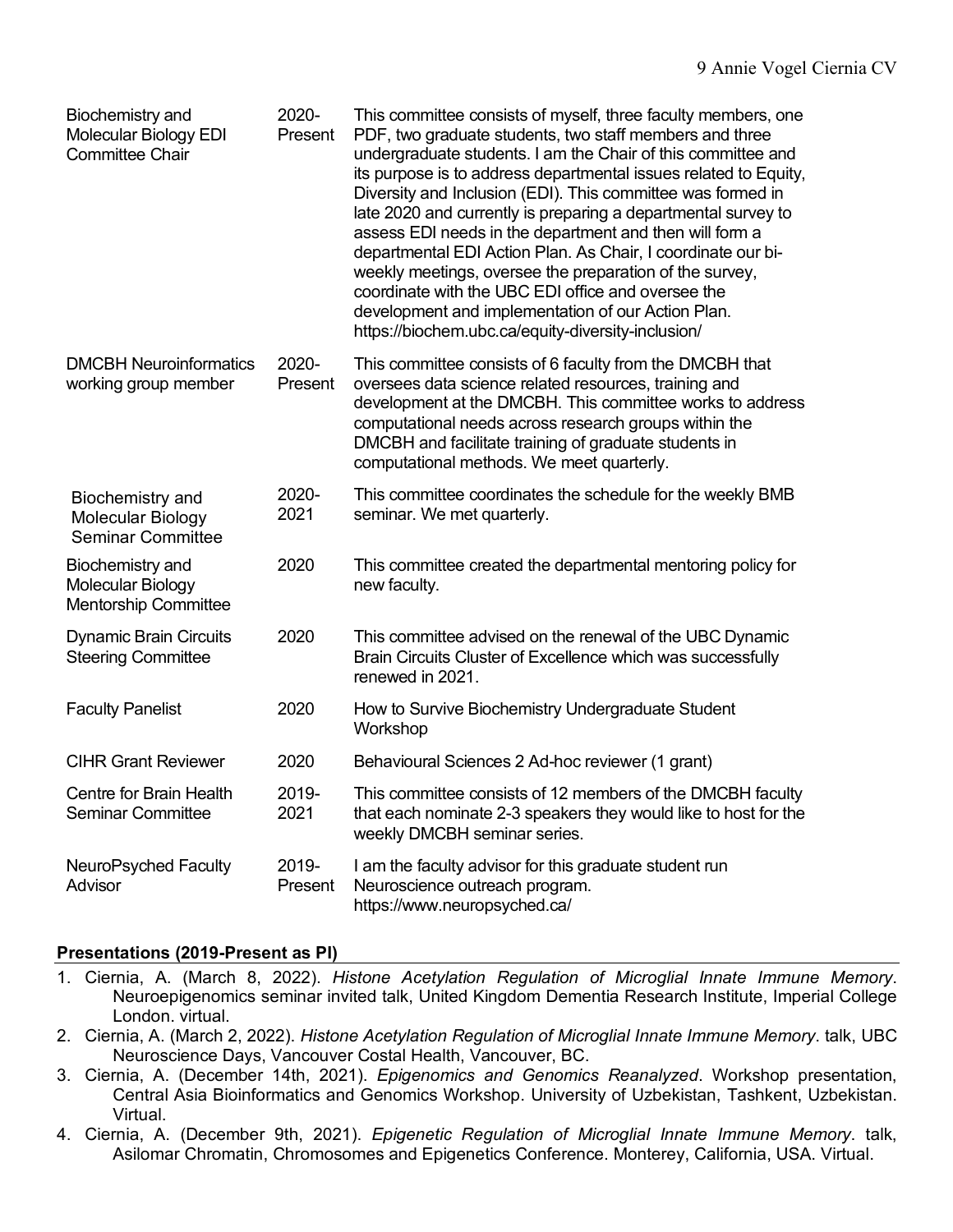- 5. Ciernia, A. (December 8th, 2021). *Histone Acetylation Regulates Microglial Innate Immune Responses*. Keynote presentation, Central Asia Genomics Symposium. University of Uzbekistan, Tashkent, Uzbekistan. Virtual.
- 6. Ciernia, A. (October 28<sup>th</sup>, 2021). *Epigenetic Regulation of Microglial Innate Immune Memory*. Selected short talk, EMBO Microglia conference. Virtual.
- 7. Ciernia, A. (September 29, 2021). *Epigenetic Regulation of Microglial Innate Immune Memory*. Invited seminar, Multi-Omics Group, BC Children's Hospital, Vancouver, British Columbia. Virtual.
- 8. Ciernia, A. (June 4th, 2021). *Epigenetic Regulation of Microglial Innate Immune Memory*. Invited seminar, UBC Psychiatry Research Days, University of British Columbia. Virtual.
- 9. Ciernia, A. (May 14th, 2021). *Microglia Memory: Fine-Tuning Gene Expression in the Brain*. Invited seminar, Medical Microbiology & Immunology Seminar Series, UC Davis, California, USA. Virtual.
- 10. Ciernia, A. (May 6th, 2021). *Microglia Memory: Fine-Tuning Gene Expression in the Brain*. Invited seminar, Kasturba Medical College of Manipal, Kamataka, India. Virtual.
- 11. Ciernia, A. (May 5th, 2021). *Microglia Memory: Fine-Tuning Gene Expression in the Brain*. Invited seminar, Healthy Starts Seminar, British Columbia Children's Hospital. Vancouver, Canada. Virtual.
- 12. Ciernia, A. (March 23rd, 2021). *Microglia Memory: Fine-Tuning Gene Expression in the Brain*. Invited seminar, Penn State University, USA. Virtual.
- 13. Ciernia, A. (March 19th, 2021). *Epigenetic Conductions of Microglial Immune Memory in the Brain*. Invited talk, Canadian Epigenetics, Environment and Health Research Consortium. Virtual.
- 14. Ciernia, A. (September 14th, 2020). *Microglial Memory: Fine Tuning Gene Expression in the Brain.* Zoology Seminar Series, University of British Columbia. Virtual.
- 15. Ciernia, A. (April 23rd, 2020). *Microglial Gene Regulation in Autism and Neuroinflammation*. Invited talk, PITCH Childhood Disease Seminar, University of British Columbia. Virtual.
- 16. Ciernia, A. (April 17th, 2020). *Microglial Gene Regulation in Autism and Neuroinflammation*. Invited talk, Centre for Brain Health, University of British Columbia. Virtual.
- 17. Ciernia, A. (January 22nd, 2020). *Epigenomic Signatures of Altered Neuroimmune Function in Autism*. Invited talk, Neuropsychiatry Grand Rounds, University of British Columbia.
- 18. Ciernia, A. (December 4th, 2019). *Epigenomic Signatures of Microglia in Autism*. Invited talk, SWIFT Biosciences Seminar, University of British Columbia.
- 19. Ciernia, A. (November 7th, 2019). *Epigenomic Signatures of Microglia in Autism*. Invited talk, Cellular and Physiological Sciences Colloquium Series, University of British Columbia.
- 20. Ciernia, A. (October 3rd, 2018). *Epigenomic Signatures of Microglia in Autism*. Invited talk, Canadian Epigenetics, Environment and Health Research Consortium Network 5<sup>th</sup> Canadian Conference on Epigenetics, Esterel, Quebec, Canada.
- 21. Vogel Ciernia, A. (March 8th, 2018). *Epigenomic Signatures of Microglia in Autism*. Invited talk, Department of Biochemistry and Molecular Biology, University of British Columbia, Vancouver, Canada.
- 22. Vogel Ciernia, A. (February 15th, 2018). *Epigenomic Signatures of Microglia in Autism*. Invited talk, Allen Institute for Brain Science, Seattle, Washington.
- 23. Vogel Ciernia, A. (February 15th, 2018). Life-long consequences of early life experiences on epigenetic programming. Invited talk, Department of Biology, University of Nevada, Reno.
- 24. Vogel Ciernia, A. (February 9<sup>th</sup>, 2018). Life-long consequences of early life experiences on epigenetic programming. Medical Microbiology and Immunology MMI 291 Seminar Series Emerging Challenges in Microbiology and Immunology, University of California, Davis.
- 25. Vogel Ciernia, A. (May 5th, 2017). Early motor phenotype detection in a female mouse model of Rett syndrome. University of California Davis Psychology Conference, University of California, Davis.
- 26. Vogel Ciernia, A. (April 12<sup>th</sup>, 2017). Maternal allergic asthma alters gene expression and regulation in offspring microglia. Postdoctoral Research Conference, University of California, Davis.
- 27. Vogel Ciernia, A. (July  $7<sup>th</sup>$ , 2016). The role of MeCP2 isoform 1 in Rett syndrome disease progression. Invited talk. Rutgers University, New Jersey, USA.
- 28. Vogel Ciernia, A. (February 4<sup>th</sup>, 2016). Mapping epigenomic pathways of resilience acquired in early life. Selected talk: Epigenomics 2016, Puerto Rico, USA.
- 29. Vogel-Ciernia, A. (June 18th, 2014). How understanding memory formation can span the gap from genes to intellectual disorders. Invited talk: Institute for Advanced Study (Wissenschaftskolleg), College of Life Sciences, Berlin, Germany.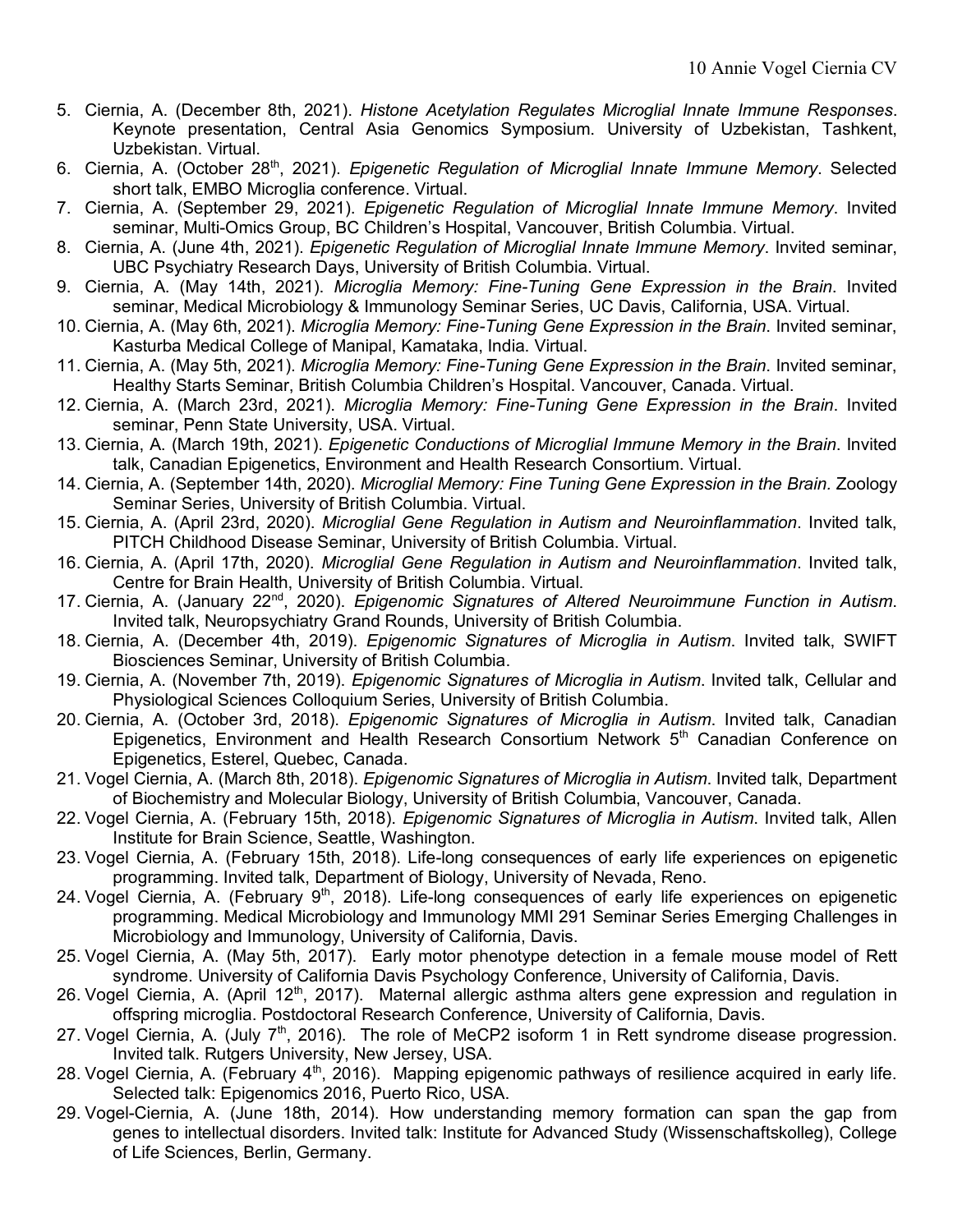- 30. Vogel-Ciernia, A. (April 18, 2014). The role of a novel epigenetic mechanism in long-term memory formation. Conference presentation: Association for Graduate Students, University of California, Irvine.
- 31. Vogel-Ciernia, A. (November 12, 2013). The neuron-specific chromatin regulatory subunit BAF53b is necessary for epigenetic regulation of synaptic plasticity and memory. Conference presentation: Society for Neuroscience, San Diego, California.
- 32. Vogel-Ciernia, A. (November 18, 2013). The neuron-specific chromatin regulatory subunit BAF53b is necessary for epigenetic regulation of synaptic plasticity and memory. Conference presentation: Molecular and Cellular Cognition Society, San Diego, California.
- 33. Vogel-Ciernia, A. (April 13, 2013). The role of a novel epigenetic mechanism in long-term memory formation. Conference presentation: 24th Science Conference of the Graduate Women in Science, Chapman University, Orange, California.
- 34. Vogel-Ciernia, A. (February 20, 2013). The role of a novel epigenetic mechanism in long-term memory formation. Conference presentation: ReMIND Emerging Scientists Symposium on Neurological Disorders, University of California, Irvine

# **Poster Presentations (2019-Present as PI)**

- 1. Sullivan,O., Lee, K., Ng, K., Kim, J., Tropini, C., & **Ciernia, A.** (November 26th 2021). How early life gut inflammation impacts brain microglia and neurodevelopment. Poster at the 3rd Annual Tri-Cluster Research Day. (Virtual). Presentation Award (2nd place).
- 2. Bacarac V., Kim J., Hrelja K., Winstanley C, **Ciernia, A**. (November 26th 2021). Assessing the "two-hit" hypothesis: How does a two-hit immune activation affect microglial gene expression in the rat brain? Poster at the 3rd Annual Tri-Cluster Research Day. (Virtual). People's Choice Award (Best Poster).
- 3. Ciernia, A. (June 7<sup>th</sup>, 2021). Epigenetic Regulation of Microglial Innate Immune Memory. Poster and SciTalk at NeuroImmune Interactions in Health and Disease Keystone Meeting (virtual).
- 4. Meleady L, **Ciernia, A.** (May 26th 2021). Investigating the role of epigenetic-modifier histone deacetylase 3 (Hdac3) in microglia gene expression and immune response. Poster at 23rd Biennial Meeting of the International Society of Developmental Neuroscience. (Virtual).
- 5. Meleady L., **Ciernia, A.** (March 26th 2021). Investigating the role of Hdac3-mediated gene in primary microglia immune response to lipopolysaccharides (LPS). Poster at University of British Columbia Biochemistry and Molecular Biology Symposium on Genetics, Transcription, and Translation, Vancouver, Canada. (Virtual). Top poster awarded by Graduate Student Association judging panel
- 6. Rowland, M.E. & **Ciernia, A.** (March 26th 2021). Investigating the Role of Baf53b in Regulating Gene Expression and Morphology in Neurons. Poster at University of British Columbia Biochemistry and Molecular Biology Symposium on Genetics, Transcription, and Translation, Vancouver, Canada. (Virtual).
- 7. Meleady, L., **Ciernia, A.** (March 25th 2021). Investigating the role of Hdac3-mediated gene in primary microglia immune response to LPS. Poster at Conte Center Symposium on Neuro-Immune Interactions online from the Conte Centre for Neuroimmune Studies Boston, Massachusetts. (Virtual).
- 8. Rowland, M.E. & **Ciernia, A.** (December 10, 2020). Investigating the Role of Baf53b in Regulating Gene Expression and Neuronal Morphology in Excitatory and Inhibitory Neurons. Poster at Asilomar Chromatin, Chromosomes, and Epigenetics Conference. (Virtual).
- 9. Meleady, L., **Ciernia, A.** (November 4th, 2020). Using Hdac3 inhibitor (RGFP966) to investigate histone acetylation and gene expression changes in primary rat microglia. Poster at Future of Health Research Day at the Djavad Mowafaghian Centre for Brain Health, Vancouver, Canada. (Virtual).
- 10. Rowland, M.E. & **Ciernia, A.** (October 28, 2020). Investigating neuronal morphology and function in mouse primary neurons with Baf53b mutations associated with Autism Spectrum Disorder. Poster at Embo Workshop, Neuroepigenetics: From Cells to Behaviour and Disease. (Virtual).
- 11. Hughes, H., Dada, S., **Ciernia, A.**, & Ashwood, P.A. (June 3rd, 2020). Dysregulated immune gene expression in monocytes from Autism Spectrum Disorders. Poster at International Society for Autism Research. (Virtual).
- 12. Kim, J., Tamayo, J., Madany, A.M., Ashwood, P.A., & Ciernia, A. (November 18<sup>th</sup>, 2019). Investigating brain region-specific regulation of LPS-induced innate immune memory. Poster at Canadian Epigenetics, Environment and Health Research Consortium Network 6<sup>th</sup> Canadian Conference on Epigenetics, Banff, Canada. Travel award winner.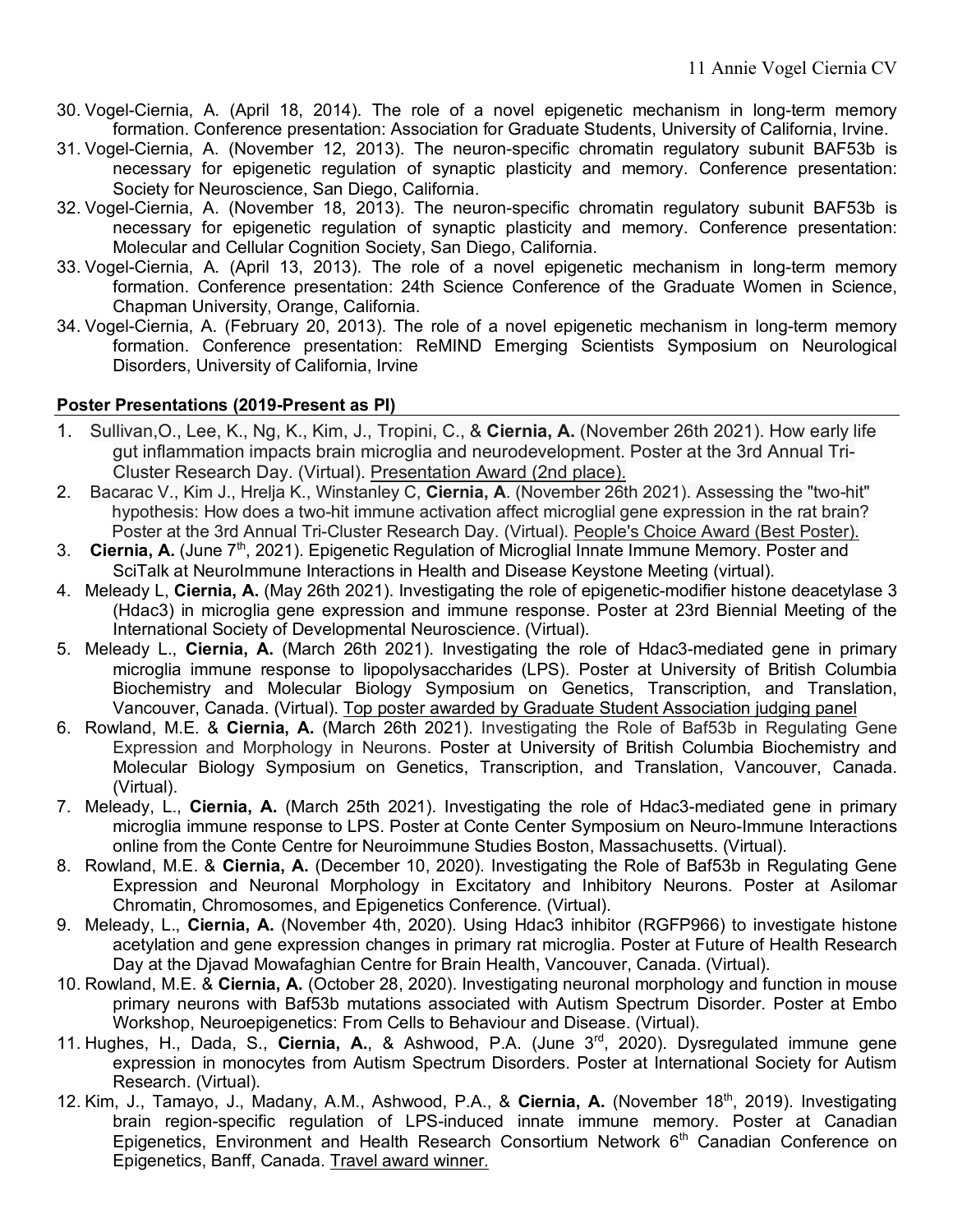- 13. Dada, S., Hughes, H., Onore, C., Ashwood, P.A., & **Ciernia, A.** (November 18th, 2019). Dysregulated immune gene expression in monocytes from Autism Spectrum Disorders. Poster at Canadian Epigenetics, Environment and Health Research Consortium Network 6<sup>th</sup> Canadian Conference on Epigenetics, Banff, Canada.
- 14. Kim, J., Tamayo, J., Madany, A.M., Ashwood, P.A., & Ciernia, A. (November 8<sup>th</sup>, 2019). Investigating brain region-specific regulation of LPS-induced innate immune memory. Poster and Lighting Talk (Top 10 abstracts) at Future of Health Research Day at the Djavad Mowafaghian Centre for Brain Health, Vancouver, Canada.
- 15. **Vogel Ciernia, A**., Laufer, B.I., Dunaway, K.W, Mordaunt, C.E., Coulson, R.L., Yasui, D.H., and LaSalle, J.M. (November 18th, 2018). Epigenomic convergence of genetic and immune risk factors in autism brain. Poster at IDDRC Director's Meeting, Boston Children's Hospital and Developmental Disabilities Research Center, Boston, MA, USA.
- 16. **Vogel Ciernia, A**., Laufer, B.I., Dunaway, K.W, Mordaunt, C.E., Coulson, R.L., Yasui, D.H., and LaSalle, J.M. (October 19<sup>th</sup>, 2018). Epigenomic convergence of genetic and immune risk factors in autism brain. Poster at American Society for Human Genetics, San Diego, CA, USA.
- 17. **Vogel Ciernia, A**., Careaga, M., LaSalle, J., & Ashwood, P. (November 14th, 2017). Microglia isolated from offspring of dams with allergic asthma exhibit methylation and transcriptional alterations to autism risk genes. Poster at Society for Neuroscience, Washington DC, USA.
- 18. **Vogel Ciernia, A**., Careaga, M., LaSalle, J., & Ashwood, P. (January 18th and 19th, 2017). Maternal allergic asthma alters microglial transcriptome and methylome of offspring. Poster at Gordon Research Conference Neuroimmune Communication in Health & Disease, Ventura, CA, USA.
- 19. **Vogel Ciernia, A.**, Pride, M., Durbin-Johnson, B., Noronha, A., Chang, A., Yasui, D.H., Crawley, J.N., & LaSalle, J.M. (November 14<sup>th</sup>, 2016). The impact of maternal care on a female mouse model of Rett syndrome. Poster presented at Society for Neuroscience, San Diego, California, USA.
- 20. **Vogel Ciernia, A**., Yasui, D.H., Singh-Taylor, A., Cope, J., Baram, T.Z., Dunaway, K.W., & LaSalle, J.M. (February  $2^{nd}$  and  $3^{rd}$ , 2016). Mapping epigenomic pathways of resilience acquired in early life. Poster presented at Epigenomics 2016, Puerto Rico, USA.
- 21. **Vogel-Ciernia, A.**, Matheos, D.P., Kramár, E.A., Cox**, C.,** Trieu, B., Magnan, C.N., Zeller**, M.** Lopez, A., Sakata, K., Tong, J., Tran, A., Azzawi, S., Dang, R., Barrett**,** R.M., Post, R.J., Havekes, R., Abel, T., Baldi, P., Lynch, G., & Wood, M.A. (November 15, 2014). The neuron-specific chromatin regulatory subunit BAF53b is necessary for epigenetic regulation of synaptic plasticity and memory. Poster presented at Society for Neuroscience, Washington D.C.
- 22. Lopez, A.J., Kramar, E., Kwapis, J., White, A.O., **Vogel-Ciernia, A.,** & Wood, M.A. (November 15, 2014). Bi-directional chemogenetic manipulation of the CA1 using DREADDs leads to modulation in object location memory, but not object recognition memory. Poster presented at Society for Neuroscience, Washington D.C.
- 23. **Vogel-Ciernia, A.** Matheos, R. Dang, A. Tran, Kramár, E.A., Trieu, B., Cox, C., Lynch, G. & Wood, M.A. (February 21, 2014). The neuron-specific chromatin regulatory subunit BAF53b is necessary for epigenetic regulation of synaptic plasticity and memory. Poster presented at Innovation and Promise in Epilepsy Research 3rd International UCI EpiCenter Symposium, Irvine, California.
- 24. **Vogel-Ciernia, A.** Matheos, R. Dang, A. Tran, Kramár, E.A., Trieu, B., Cox, C., Lynch, G. & Wood, M.A. (February 21, 2014). The neuron-specific chromatin regulatory subunit BAF53b is necessary for epigenetic regulation of synaptic plasticity and memory. Poster presented at Innovation and Promise in Epilepsy Research 3rd International UCI EpiCenter Symposium, Irvine, California.
- 25. **Vogel-Ciernia, A.** Matheos, D.P., Barrett, R.M., Kramár, E.A., Zeller, M., Magnan, C., Alex H. Babayan, Crabtree, G.R., Baldi, P., Lynch, G. & Wood, M.A. (December 10, 2013). The neuron-specific chromatin regulatory subunit BAF53b is necessary for epigenetic regulation of synaptic plasticity and memory. Poster presented at American College of Neuropsychopharmacology (ACNP), Hollywood, Florida.
- 26. **Vogel-Ciernia, A.** Matheos, D.P., Barrett, R.M., Kramár, E., Chen, E.Y., Zeller, M., Magnan, C., Azzawi, S. Haettig, J., Jia, Y., Tran, A., Post, R.J., Sylvain, A., Crabtree, G.R., Baram, T.Z., Baldi, P., Lynch, G. & Wood, M.A. (2012) The role of BAF53b in regulating long-term memory formation. Poster presented at Society for Neuroscience, New Orleans, Louisiana.